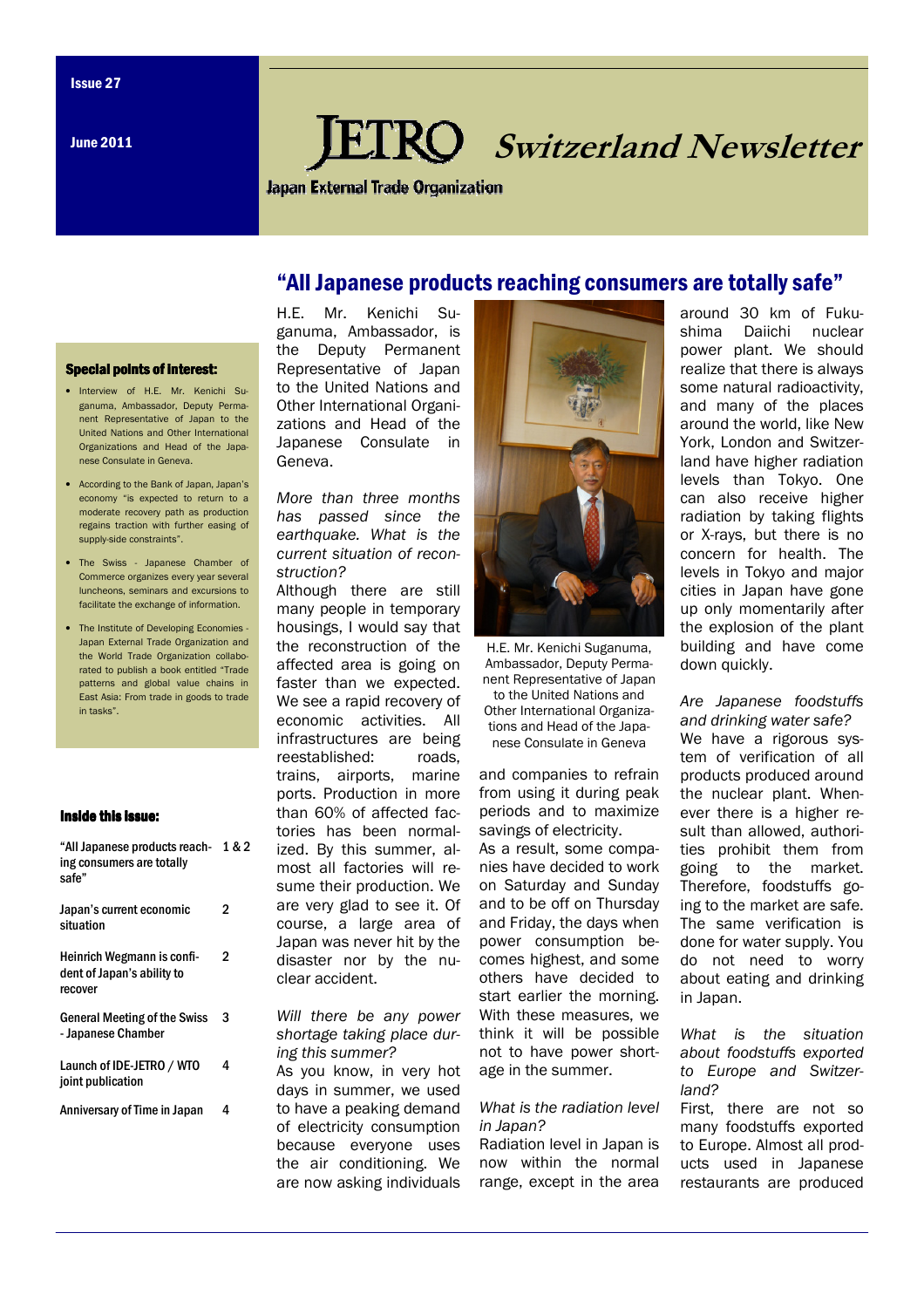### "All Japanese products reaching consumers are totally safe"

in Europe. Second, every product which goes not only to Japanese market, but is exported outside Japan is also being verified. The same verification is being done at the time of importation in Europe, including Switzerland. So, all Japanese products reaching consumers are totally safe.

Do business people and tourists come back to Japan?

Unfortunately, we had a dramatic decrease in visitors since the earthquake and tsunami. In April - latest month with statistics - it is still less than half compared to the same month last year. As reconstruction is progressing and the situation is safe now, we really hope that tourists and visitors will come back to Japan soon. This will in turn help boost the reconstruction process.

What is the schedule of

the Japanese Culture Month?

We have been organizing it every autumn in Geneva and surrounding areas. It comprises of more than twenty events and spectacles related to Japanese culture. This year too, we are planning one within the Committee of the Japanese Culture Month. We have not yet fixed the exact opening date but it will probably stretch from the end of September to November. It will be composed of various events, stretching from traditional culture such as Japanese dance, drums, ikebana, martial arts, to the game of Go, Japanese cooking, calligraphy, and also for the young, Japanese cartoons, animations and films.

What do you think about business and cultural exchanges between Switzerland and Japan? First of all, I wanted to express my sincere appreciation for the sympathy and solidarity that was brought by the people and government of Switzerland after the earthquake and tsunami. We are really deeply touched by the overwhelming encouragements we received.

I think Switzerland and Japan have very good relations not only diplomatically, but economically and culturally. In the economic sector, in addition to the solid trade and investment relationship that we enjoy, an agreement on economic partnership entered into force last year, expected to further promote exchanges on both sides. We have also a long cooperative relationship in terms of research and technology development. People are very much interested in each other cultures. Many Japanese are visiting Switzerland because they love mountains and lakes. I hope that many Swiss will resume visiting Japan too.



Trade between Switzerland and Japan in millions of Yen Source: Ministry of Finance

# Japan's current economic situation

According to the Bank of Japan (BoJ), "Japan's economy continues to face downward pressure, mainly on the production side, due to the effects of the earthquake disaster, but is showing some signs of picking up". BoJ further claimed that Japan's economy "is expected to return to a moderate recovery path as production regains traction with further easing of supply-side constraints".

Some indices reflecting the current situation of Japan's industry show signs of recovery. Indices of industrial production was down 13.6% from the previous year, but up 1.6% from a month earlier to 84.0 in April (2005=100). The total value of machinery orders also rose 3.1% in April from the previous month on a seasonally adjusted basis.

Japan's total exports declined 10.3% to ¥ 4,760

billion in May year-on-year. However, BoJ stated that exports are "expected to turn upward reflecting the improvement in overseas economic conditions". The domestic economic

situation slightly improved. The consumer price index was 99.9 (2005=100) in April, marking an increase by 0.3% over the year. The unemployment rate was 4.7% in April, down 8.8% from the previous year.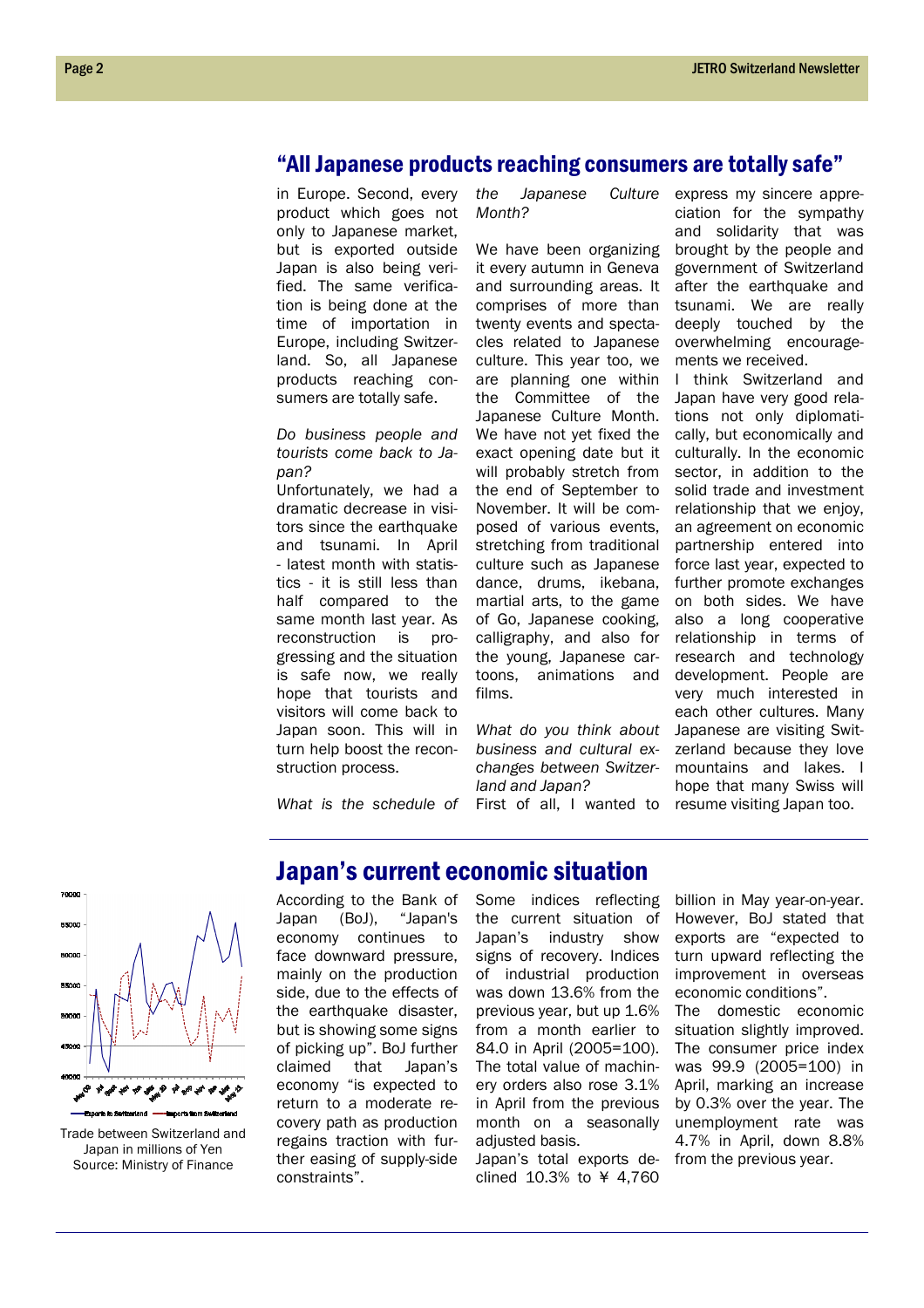## Heinrich Wegmann is confident of Japan's ability to recover

Heinrich Wegmann is President of the Swiss-Japanese Chamber of Commerce (SJCC) since 2004. He spent more than thirteen years of his carrier with Credit Suisse in Japan, namely from 1979 to 1986 as Representative for the capital market business and from 1992 to 1996 as Regional Head Japan.

#### SJCC, a platform for the exchange of information

"The main purpose of the SJCC is to be a platform for all who have an interest in Switzerland-Japan relations", he explained. Created in 1985, the Chamber has about 310 members, including 140 corporations and 170 individuals. The organization gathers groups from various industries (banking, pharmaceutical, trading, services, machinery etc) as well as subsidiaries of

Japanese companies active in Switzerland. It organizes every year several luncheons, seminars and excursions to facilitate the exchange of information.

#### Recovery of Japan

Based on his personal experience, Mr. Wegmann believes that Japan will be able to realize a fast and strong recovery: "Japan's government and corporations will work very hard to overcome the crisis", he said.

He outlined two obstacles that the country will face: the complete restoration of electricity production, that "might take up to 12 months", and the reconstruction of destroyed or damaged infrastructures. He pointed out that there are only very special situations where Swiss companies can take part in these efforts, arguing

that, "Japan is a very developed country having all necessary skills and capabilities to manage the recovery from the disaster of March 11".

He also underlined that the impact on the Swiss-Japanese relations is very limited. It will affect the reinsurance business and maybe some manufacturing firms dependant on special high quality parts produced in Japan.

#### **Acquisition of Swiss firms**

As mentioned in the previous issue of the Newsletter, Takeda Pharmaceutical Company Limited will buy Nycomed A/S, and Toshiba Corporation will acquire Landis+Gyr. According to Mr. Wegmann, "it shows that Switzerland is an open market; it is also the sign of strengths of Japanese firms and their will to improve their global positions".



Heinrich Wegmann, President of the Swiss Japanese Chamber of Commerce (SJCC)

# General Meeting of the Swiss - Japanese Chamber

About 40 people took part in 2011 Annual General Meeting of the Swiss Japanese Chamber of Commerce (SJCC). The meeting was held on May 25, 2011, in Zurich.

It was opened by a speech of Heinrich Wegmann, SJCC President. He outlined the main activities undertaken last year: the Annual General Meeting with Peter Brabeck-Letmathe, Chairman of Nestle S.A., and the 25<sup>th</sup> anniversary Gala.

The Assembly appointed

two new board members: Masaru Tokiwa, CEO of Nomura Bank Switzerland LTD, and Rudolf Escher, Senior Adviser at Credit Suisse SA.

During the lunch that followed the meeting, Georg Fischer's CEO Yves Serra presented the Schaffhausen-based industrial group.

#### SJCC scholarship fund needs sponsors

The SJCC has a scholarship fund to provide

grants to Swiss residents. This grant has been sponsored in 2010 by Credit Suisse, UBS, Julius Baer, Hilti and the Chamber itself. This year, it will also be sponsored by private donations from SJCC's executive members. Due to a decrease in funds, the number of beneficiaries will be reduced to 7 this year (9 in 2010). Mr. Wegmann called its members, interesting persons and companies to sponsor the fund.



Swiss - Japanese Chamber of Commerce's 26th Annual General Meeting